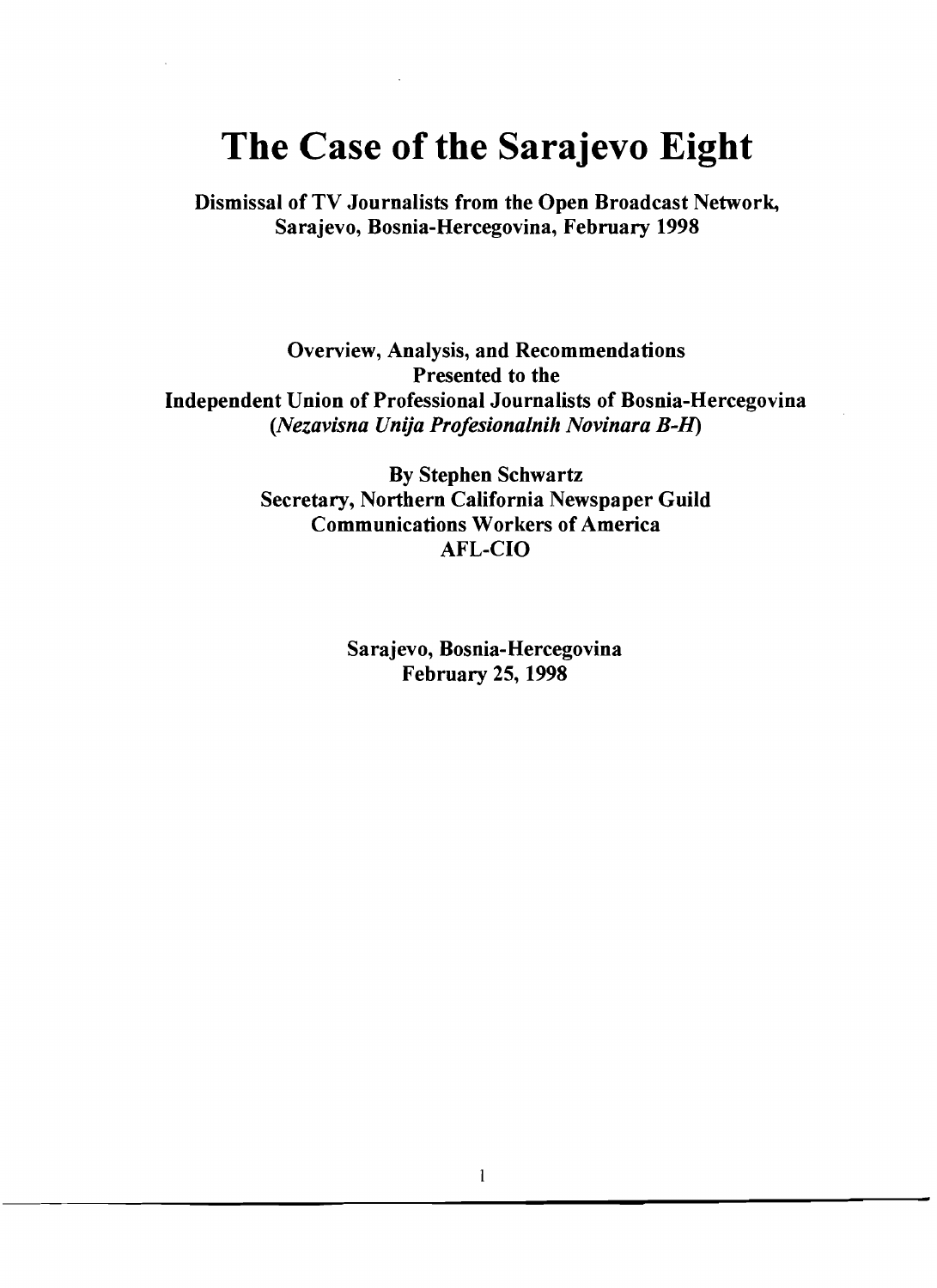### Background and Overview

At the  $62<sup>nd</sup>$  international convention of The Newspaper Guild (TNG), the trade union of print journalists in the United States and Canada, which was held in Puerto Rico in June 1997, delegates voted overwhelmingly to provide financial assistance to the media workers of Bosnia-Hercegovina, through the new *Nezavisna Unija Profesionalnih Novinara* (NUPN) or Independent Union of Professional Journalists. The convention voted a total contribution of USD25.000, of which some USD3.000 had been transferred by January 1998.

In the context of this decision, the author of this document visited members of the NUPN during a two-person monitoring mission to B-H, in which I participated, in September 1997, focusing on the role of local, Bosnian-language media in the elections held in the country that month. That mission produced a report issued in December 1997 by the International Federation of Journalists (IFJ) with support from the Council of Europe, *Media and the September* 1997 *Municipal Elections in Bosnia-Hercegovina.* 

I returned to Bosnia-Hercegovina in February 1998 with the aim of assessing the impact of TNG assistance to the NUPN and the possibility of broader cooperation between the two unions. However, while visiting the IFJ headquarters in Brussels, on the way to Sarajevo, I was apprised of a crisis in Bosnian media, beginning on February 4, 1998, with the dismissal of eight employees from the Open Broadcast Network (OBN), an internationally-funded television facility, in the administration of which IFJ is perceived as playing a major role. I was asked by IFJ to intervievv the affected parties and to analyze the character of the dispute.

The dismissed employees are:

- Mr. Konstantin Jovanović, news editor, a well-known local figure of considerable experience and credibility.
- Ms. Azra Alimajstorović, on-screen broadcaster.
- Ms. Merima Sijarić, reporter.
- Ms. Jasna Kasalo, reporter.
- Mr. Almir Šarenkapa, reporter.
- Mr. Benjamin Filipović, executive.
- Ms. Sandra Mijatović, secretary.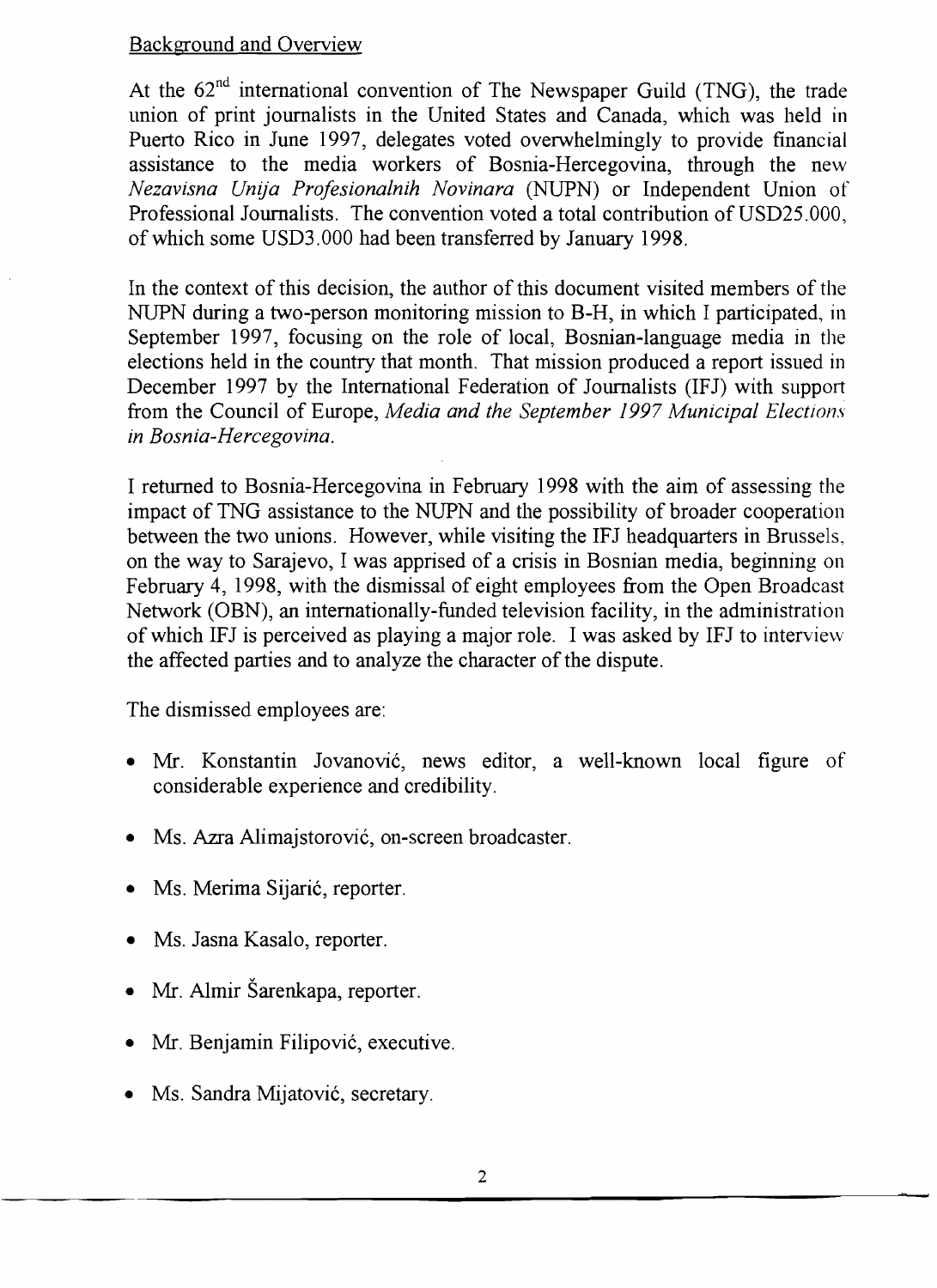Mr. Mirza Karačić, driver.

The dismissal of these employees caused a considerable uproar in Bosnian media, beginning with a press release dated February 5 and signed by Mr. Mehmed Husic and Ms. Borka Rudić, the newly-elected president and general secretary, respectively, of NUPN. Mr. Husic is director of the ONASA news agency, affiliated with the internationally-acclaimed Sarajevo daily *Osloboaenje,* while Ms. Rudić is employed as a media expert with a refugee agency. Both are respected and experienced journalists and committed trade-unionists.

In the press release, NUPN stated that Mr. Michael Challenger, a foreign citizen and director of OBN, had dismissed the workers without explanation, had blocked their access to the network's computers, had barred them from collecting their personal possessions, and had engaged two security guards to exclude Mr. Jovanovic and Ms. Alimajstorovic from the workplace.

Furthermore, NUPN declared that the firing of Ms. Alimaistorovic and Mr. Jovanovic was not the first instance where "foreign residents or representatives of international organizations in Bosnia" acted in a crude manner to dismiss local journalists. NUPN pointed out an earlier such incident at Radio FERN, a similar internationally-funded media service.

The Bosnian union strongly condemned "many examples" of the "exploitation" of Bosnian journalists, and called on the IFJ to assist them in correcting the alleged injustice of the dismissals. On February 5, in response to the NUPN appeal, Mr. Aidan White, IFJ general secretary, sent a letter to Mr. Simon Haselock, chairman of the governing council of OBN and chief press spokesman for the Office of the High Representative (OHR), demanding clarification of the incident. OHR is the main foreign administrative-political body for implementation of the Dayton peace agreement. The Dayton agreement, signed in 1995, serves as the interim basis for constitutional law in postwar Bosnia. It is intended, under policies later adopted, that OHR management will be extended throughout local Bosnian media.

The controversy, including the IFJ letter, was widely covered in Bosnian media. The incident called forth criticism of the OBN adminstration from media institutions that had previously paid little attention to trade-union issues, such as the Islamic weekly *Ljiljan,* which is considered to reflect the thinking of circles close to Bosniak President Alija Izetnbegovic.

While in Sarajevo, I interviewed Mr. Jovanovic, Ms. Alimajstorovic, NUPN president Husić and secretary-general Rudić, and Mr. Haselock. Mr. Haselock has accepted primary public responsibility for the decision to fire the eight media workers, and for that reason I did not see a necessity, after a discussion of more than an hour with him, of also discussing the case with Mr. Challenger or other foreign officials.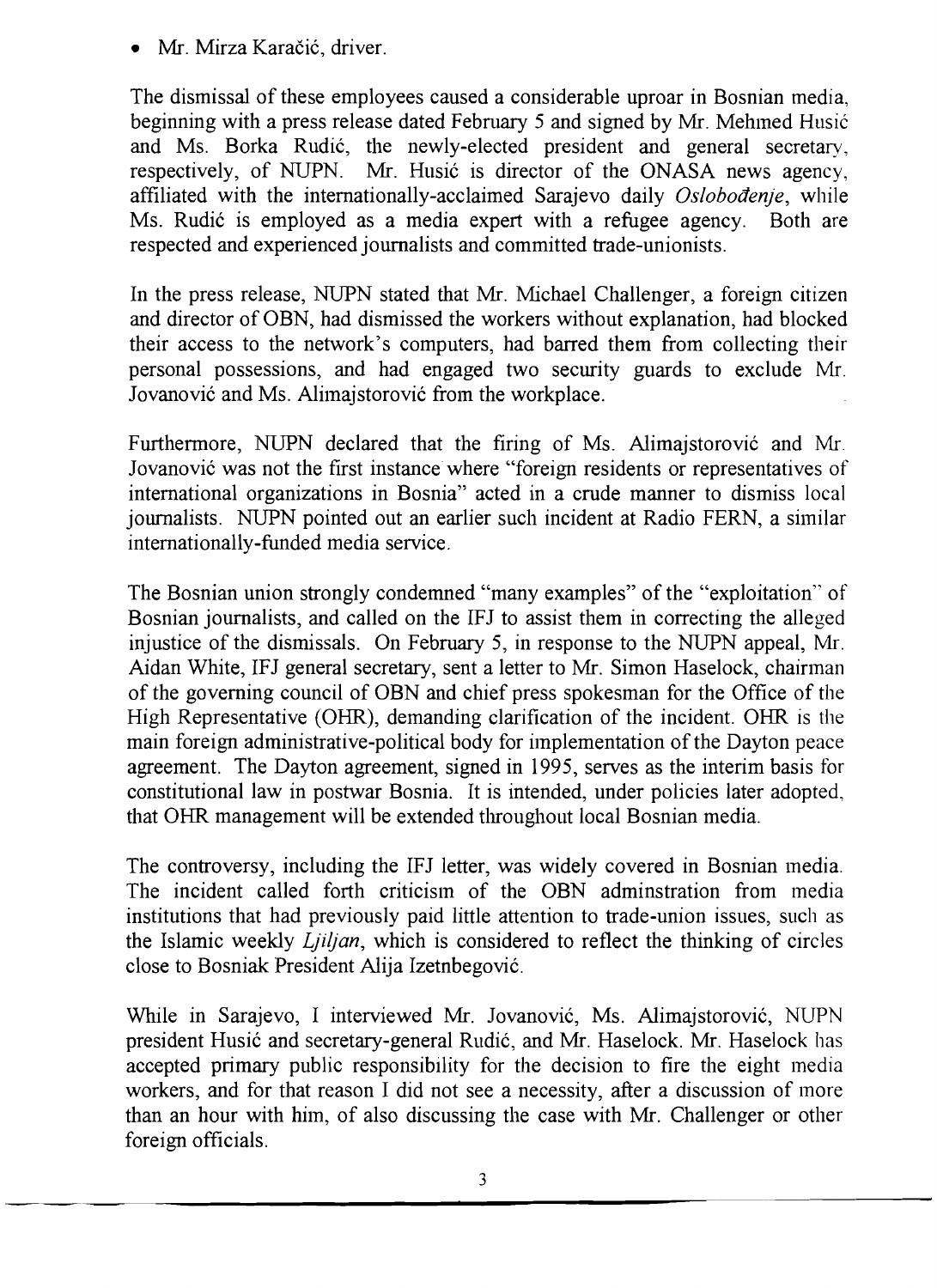Mr. Mirza Karačić, driver.

The dismissal of these employees caused a considerable uproar in Bosnian media, beginning with a press release dated February 5 and signed by Mr. Mehmed Husic and Ms. Borka Rudić, the newly-elected president and general secretary, respectively, of NUPN. Mr. Husic is director of the ONASA news agency, affiliated with the internationally-acclaimed Sarajevo daily *Oslobodenje*, while Ms. Rudić is employed as a media expert with a refugee agency. Both are respected and experienced journalists and committed trade-unionists.

In the press release, NUPN stated that Mr. Michael Challenger, a foreign citizen and director of OBN, had dismissed the workers without explanation, had blocked their access to the network's computers, had barred them from collecting their personal possessions, and had engaged two security guards to exclude Mr. Jovanovic and Ms. Alimajstorovic from the workplace.

Furthermore, NUPN declared that the firing of Ms. Alimajstorovic and Mr. Jovanovic was not the first instance where "foreign residents or representatives of international organizations in Bosnia" acted in a crude manner to dismiss local journalists. NUPN pointed out an earlier such incident at Radio FERN, a similar internationally-funded media service.

The Bosnian union strongly condemned "many examples" of the "exploitation" of Bosnian journalists, and called on the IFJ to assist them in correcting the alleged injustice of the dismissals. On February 5, in response to the NUPN appeal, Mr. Aidan White, IFJ general secretary, sent a letter to Mr. Simon Haselock, chairman of the governing council of OBN and chief press spokesman for the Office of the High Representative (OHR), demanding clarification of the incident. OHR is the main foreign administrative-political body for implementation of the Dayton peace agreement. The Dayton agreement, signed in 1995, serves as the interim basis for constitutional law in postwar Bosnia. It is intended, under policies later adopted, that OHR management will be extended throughout local Bosnian media.

The controversy, including the IFJ letter, was widely covered in Bosnian media. The incident called forth criticism of the OBN adminstration from media institutions that had previously paid little attention to trade-union issues, such as the Islamic weekly *Lji/jan,* which is considered to reflect the thinking of circles close to Bosniak President Alija Izetnbegovic.

While in Sarajevo, I interviewed Mr. Jovanovic, Ms. Alimajstorovic, NUPN president Husic and secretary-general Rudie, and Mr. Haselock. Mr. Haselock has accepted primary public responsibility for the decision to fire the eight media workers, and for that reason I did not see a necessity, after a discussion of more than an hour with him, of also discussing the case with Mr. Challenger or other foreign officials.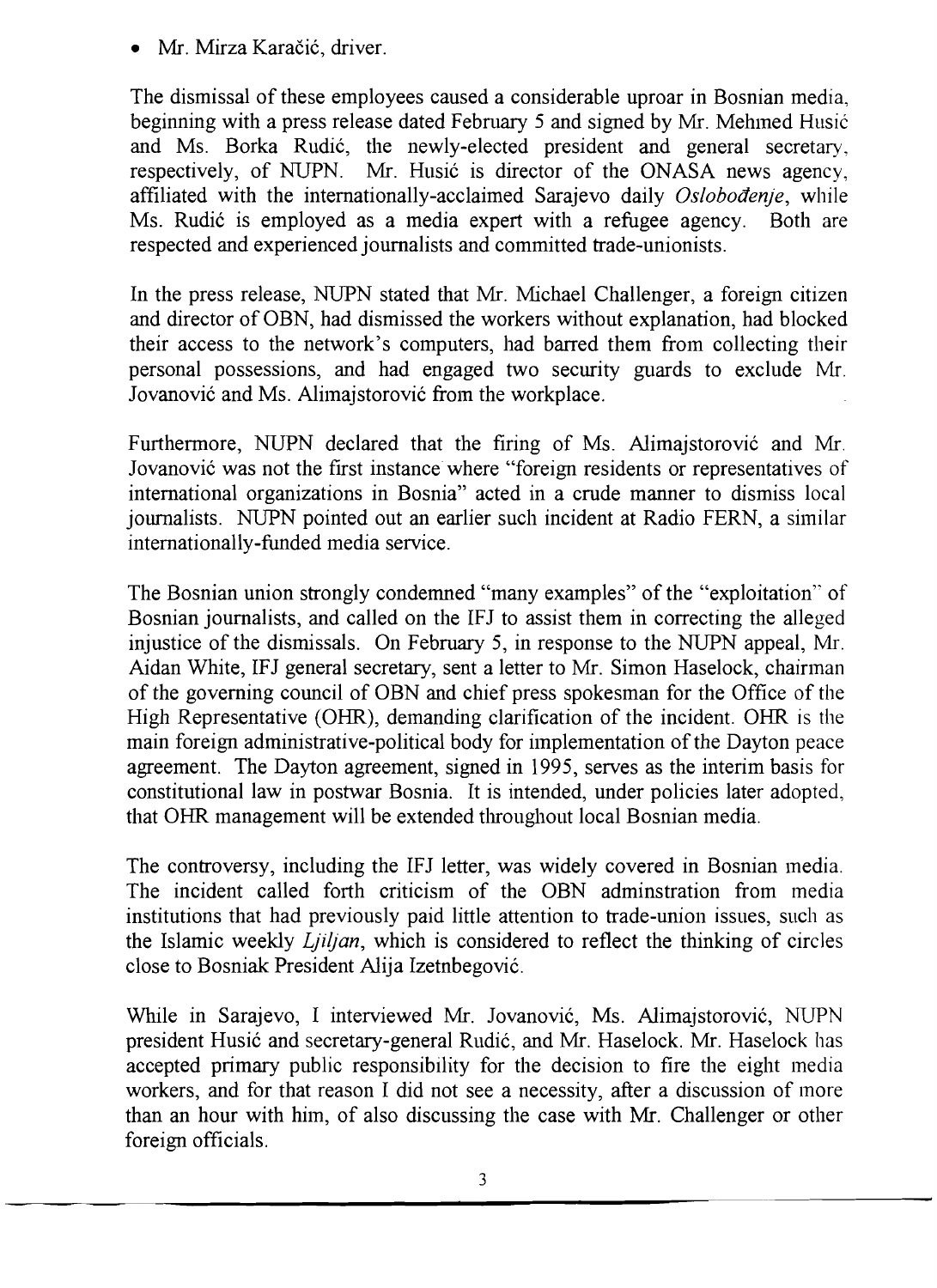It should be noted that Mr. Haselock did not respond to the IFJ letter until 12 days had passed, on February 17, when he communicated with Mr. White in Brussels. This delay contributed considerably to the bitterness of Bosnian commentators on the case, as well as to the insecurity felt by the eight fired workers. When Mr. Haselock finally formulated a commentary on the affair, which, given the circumstances, also represented the only fonnal explanation given to the eight for their dismissal, he stated that the firings were motivated by:

- "lack of commitment to the OBN aims and charter" on the part of the dismissed workers;
- "non-cooperation" of the dismissed, who were based in Sarajevo, capital of the Muslim and Croat Federation with personnel of the OBN branch in Banjaluka, in the Republika Srpska;
- "misconduct" in the form of abuse of alcohol during working hours and private use of newsroom equipment.

In the meantime, however, Mr. Haselock publicly disparaged the work of the dismissed, labelling them "second-league" (second-rate, in American parlance) journalists. Mr. Challenger was also reported to have told Ms. Alimajstorović that her dismissal was motivated by his perception that she was "neglecting her personal life."

## The Incident and Its Outcome for the Image of IFJ and Related Foreign Media NGOs in Bosnia-Hercegovina

In addition to the difficulties experienced by the eight dismissed workers, the conduct of Mr. Haselock and, by association, Mr. Challenger, in this incident has had a disastrous effect on Bosnian perceptions of the role of IFJ and related foreign media NGOs in the country, including, by association, TNG. Among the eight, opinions have frequently been expressed that IFJ failed in its duties in handling the case, since, although it is an international trade union body, it did not appear to have acted aggressively in defense of the fired workers, or to have provided sufficient support to NUPN in their efforts to defend the workers' rights. Worse, IFJ is perceived as a participant in the management of OBN, so that, in the words of NUPN general secretary Rudić, "Everywhere else in the world IFJ acts to defend workers and unions, but in Bosnia-Hercegovina it functions as an exploiter."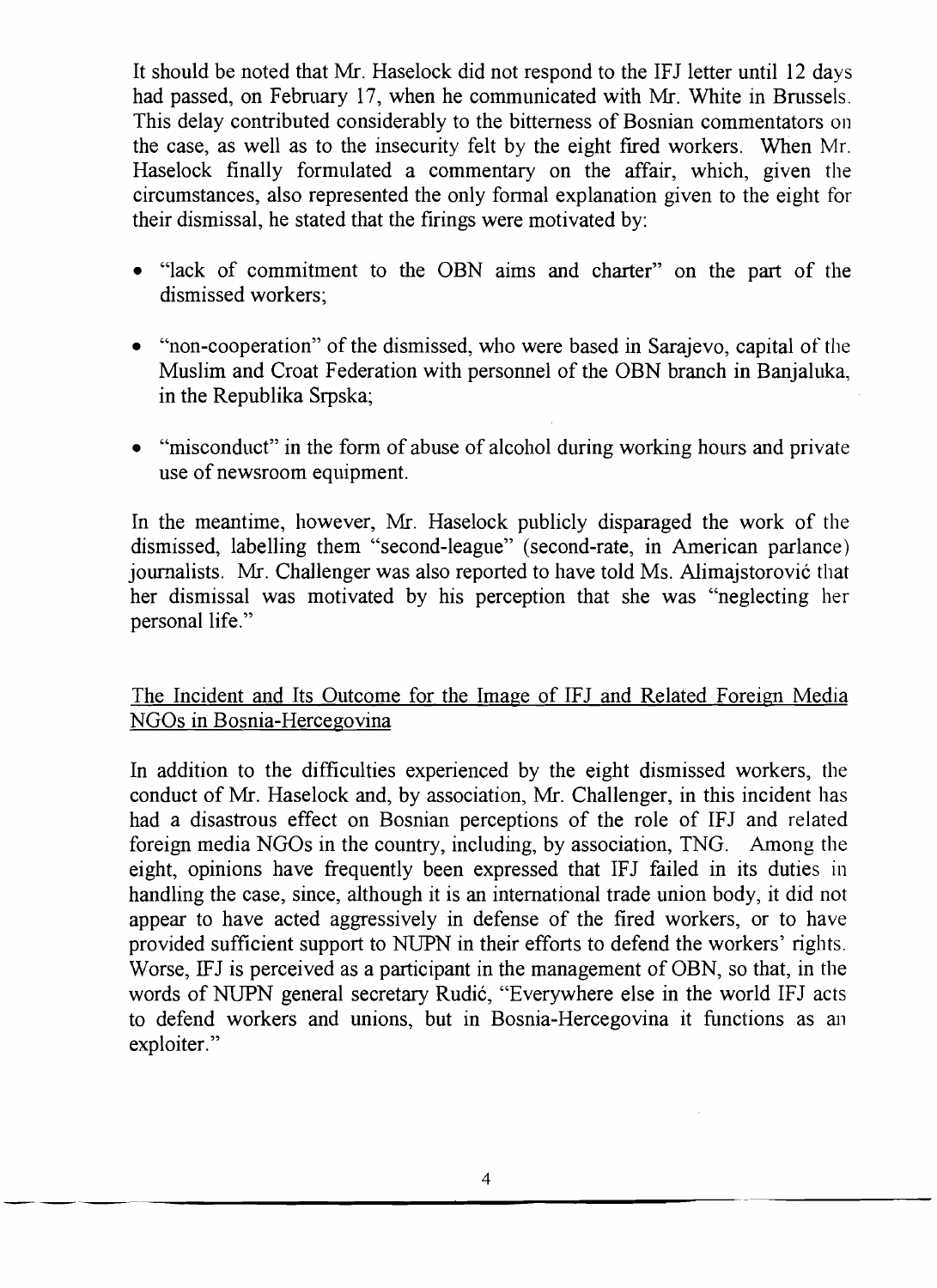# Substance of the Complaint Regarding the Firing Process

While I hasten to admit I am not competent to judge any of the internal, ethical, or quality issues involved in the running of the OBN, certain charges about the dismissal, if true, merit the strongest possible condemnation.

- While Mr. Haselock has the right to express himself disparagingly about the supposed "second-league" status of the dismissed workers, it is unacceptable in any modern industrial democracy, such as the United States, to publicly charge a fired worker, whether a journalist, driver, or janitor, with abuse of alcohol. Indeed, in California, for example, it is strictly illegal to publicly reveal or otherwise comment on any such details of an employment relationship, including alleged use of alcohol or misuse of newsroom facilities, or any other alleged misconduct.
- The use of security guards to exclude dismissed workers from a workplace, except in the most extreme circumstances, must be condemned in the most strenuous terms.
- The failure to provide the dismissed employees with a written explanation for their dismissal is also unacceptable. Under current American law and practice, commentary by an employer on the personal life of an employee, such as Mr. Challenger is alleged to have made to Ms. Alimajstorovic, is unacceptable.
- Finally, it is alleged that the eight dismissed workers were denied their wages for the four days in February preceding their firing. This is rigorously illegal under the labor law of every modern country.

Further considerations about the dismissal involve the impact of such an incident on the reputation of the British Broadcasting Corporation's training program in Sarajevo, of which five of the eight (Ms. Sijaric, Ms. Kasalo, Mr. Sarenkapa, Mr. Filipovic, and Ms. Mijatovic) are graduates. The effect of such dismissals is to diminish public perception of the value of the BBC program, which is subsidized by the Soros Open Society Fund, as well as the competence of the dismissed personnel.

In his interview with me, Mr. Haselock stressed that OBN had offered the workers rare opportunities of career development and had paid them handsomely. However, employment relationships, in tenns of principle, should never be based on such attitudes. Work is work, not charity, and compensation *per se* should be treated, in all cases, as a matter distinct from the structure of the relationship. In addition, it is well-known in Sarajevo that all foreign NGOs offer extraordinary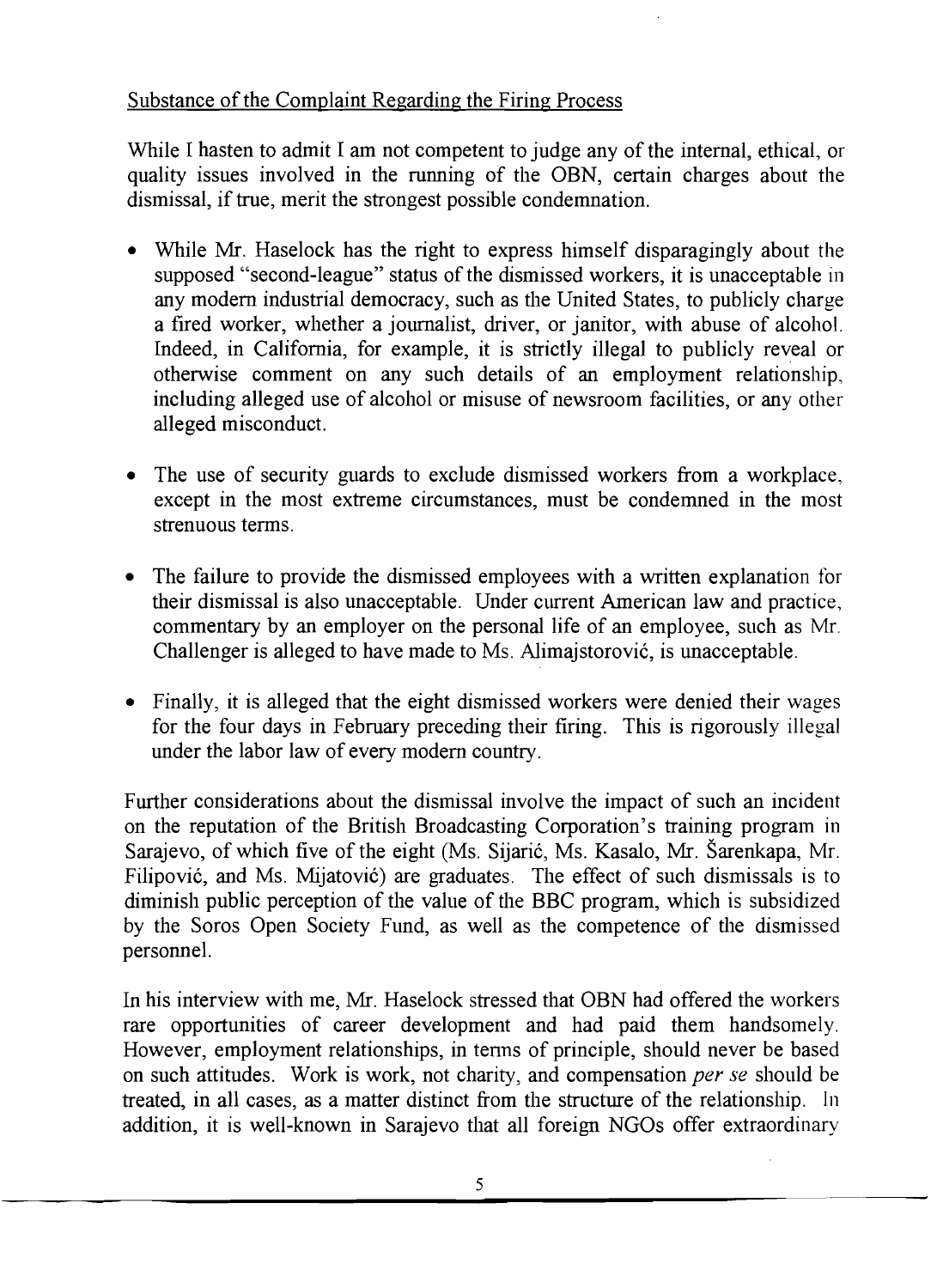opportunities to local personnel, and that they pay advantageously when compared with local enterprises.

Mr. Haselock stated to me that the absence of labor law in Bosnia, as a consequence of the collapse of the state-socialist system and the war, is a major factor in such controversies. However, absence of the rule of law cannot be a pretext for abusive behavior by an employer, no matter the location.

Mr. Haselock also complained that the dismissed employees and NUPN had employed a confrontational language in their protests. However, the correspondence and publicly-printed comments of NUPN did not include direct personal references, by contrast with Mr. Haselock's allegations regarding alcohol abuse, misuse of resources, and personal quality of work.

## Recommendations

In the interest of restoring the image of IFJ in Sarajevo, of strengthening NUPN, and of relieving the pain and anguish of the fired employees, I recommend;

- An immediate public, written retraction by OBN of all charges of misconduct, and an apology for demeaning personal characterizations expressed by OBN management representatives.
- Immediate reinstatement of all the dismissed employees by OBN.
- Immediate payment of outstanding wages by OBN.
- A public pledge by OBN to never again use security guards in an employment dispute, except in the most extreme case.
- Immediate adoption of a standard employment contract for all OBN nonexempt personnel, based on a model furnished by IFJ.
- In accordance with the contract model described above, or in adaptation of it as necessary, institution of a three-month probationary period for new hires, to which the eight dismissed employees will not be subject.
- Further in accordance with the stated contract model, no discipline or dismissal of employees except after three conferences between management and the individual employee, with the participation of an NUPN representative, and no dismissal for minor infractions of enterprise regulations.